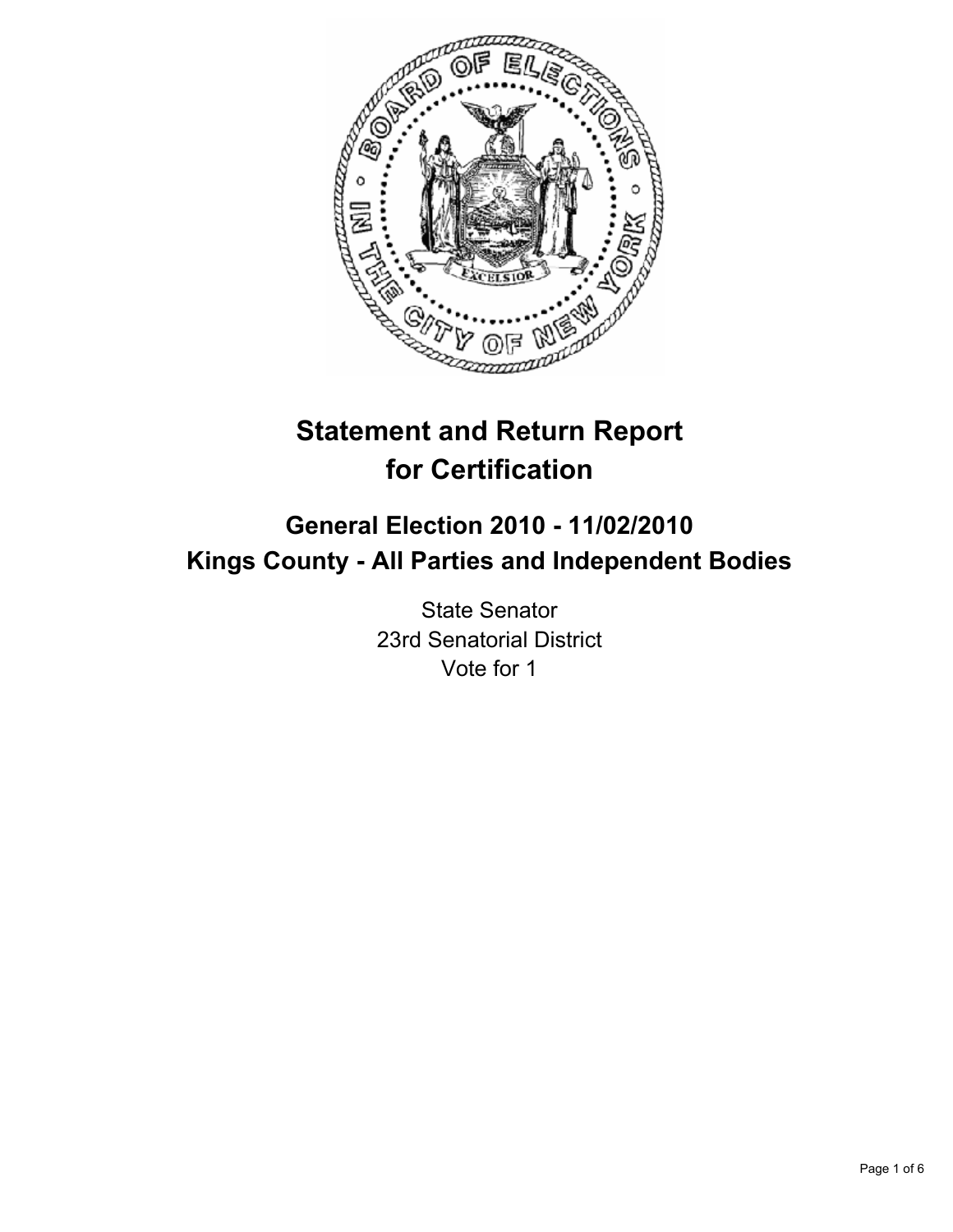

## **Assembly District 46**

| PUBLIC COUNTER                    | 4,959 |
|-----------------------------------|-------|
| EMERGENCY                         | 0     |
| ABSENTEE/MILITARY                 | 248   |
| AFFIDAVIT                         | 94    |
| Total Ballots                     | 5,309 |
| DIANE J SAVINO (DEMOCRATIC)       | 3,460 |
| DIANE J SAVINO (INDEPENDENCE)     | 223   |
| DIANE J SAVINO (WORKING FAMILIES) | 146   |
| Total Votes                       | 3,829 |
| Unrecorded                        | 1.480 |

#### **Assembly District 47**

| PUBLIC COUNTER                    | 3,377 |
|-----------------------------------|-------|
| <b>EMERGENCY</b>                  | 0     |
| ABSENTEE/MILITARY                 | 125   |
| <b>AFFIDAVIT</b>                  | 54    |
| <b>Total Ballots</b>              | 3,567 |
| DIANE J SAVINO (DEMOCRATIC)       | 1,774 |
| DIANE J SAVINO (INDEPENDENCE)     | 190   |
| DIANE J SAVINO (WORKING FAMILIES) | 109   |
| CARMINE J. GUIGA (WRITE-IN)       | 1     |
| DAN MARTINELLI (WRITE-IN)         | 1     |
| DAVID S ORTIZ (WRITE-IN)          | 1     |
| JOHN STEWART (WRITE-IN)           | 1     |
| MALLARD FILLMORE (WRITE-IN)       | 1     |
| MICHAEL PATINO (WRITE-IN)         | 1     |
| RON PAUL (WRITE-IN)               | 2     |
| <b>Total Votes</b>                | 2,081 |
| Unrecorded                        | 1,486 |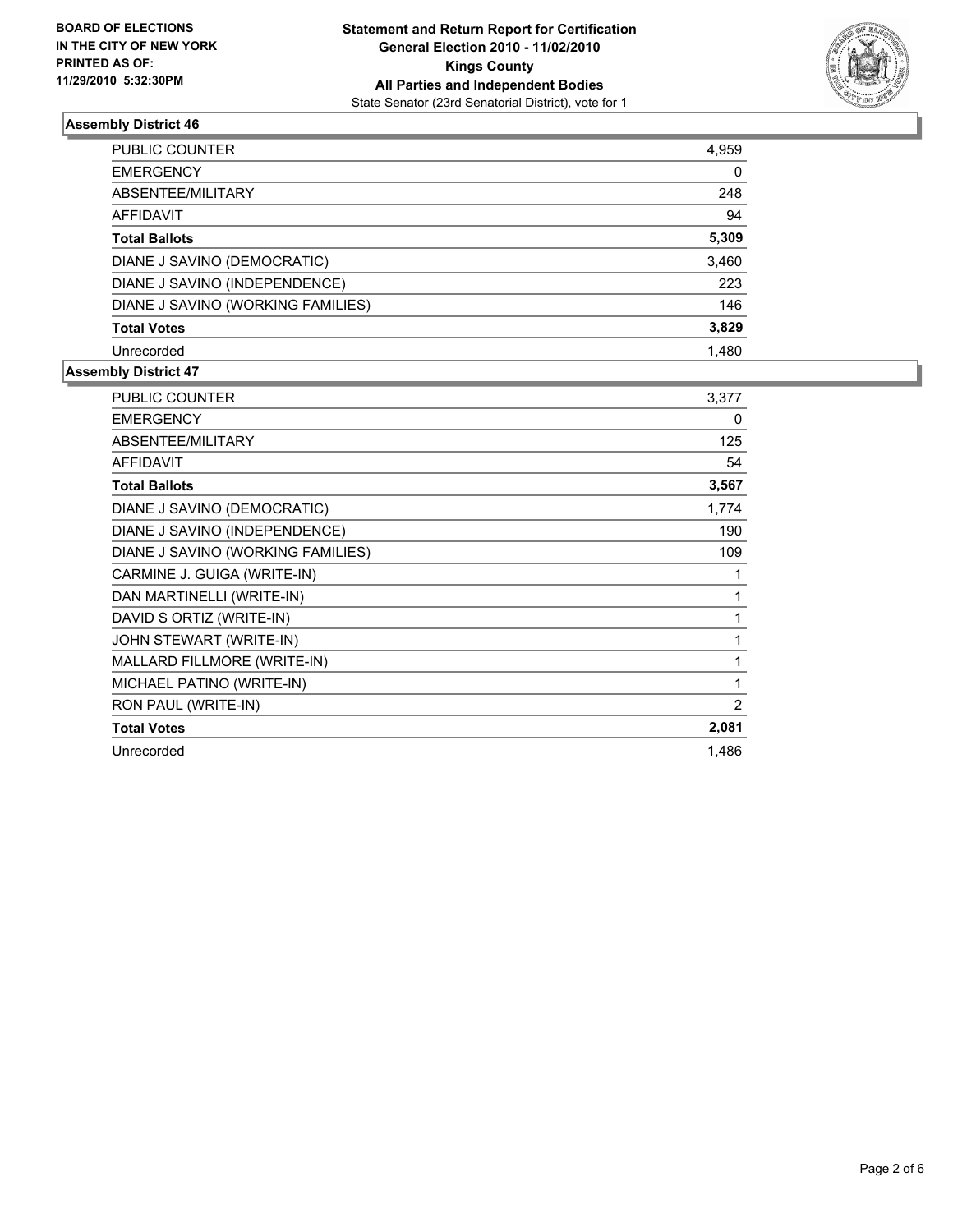

#### **Assembly District 48**

| PUBLIC COUNTER                    | 3,422          |
|-----------------------------------|----------------|
| <b>EMERGENCY</b>                  | 0              |
| ABSENTEE/MILITARY                 | 38             |
| <b>AFFIDAVIT</b>                  | 38             |
| <b>Total Ballots</b>              | 3,538          |
| DIANE J SAVINO (DEMOCRATIC)       | 1,567          |
| DIANE J SAVINO (INDEPENDENCE)     | 265            |
| DIANE J SAVINO (WORKING FAMILIES) | 82             |
| CARL KRUGER (WRITE-IN)            | 1              |
| DANIEL L. SQUADRON (WRITE-IN)     | 1              |
| ERIC ADAMS (WRITE-IN)             | 1              |
| <b>GEORGE PATAKI (WRITE-IN)</b>   | 2              |
| <b>GEORGE W. BUSH (WRITE-IN)</b>  | 1              |
| HARRY FRIED (WRITE-IN)            | 1              |
| JON STEWART (WRITE-IN)            | 1              |
| JOSEPH DIGOVANDI (WRITE-IN)       | 1              |
| KRISTINE M DAVIS (WRITE-IN)       | 1              |
| ME (WRITE-IN)                     | 1              |
| MICHEAL FETTMAN (WRITE-IN)        | 1              |
| MOSHE HERTZOG (WRITE-IN)          | 1              |
| NOACH DEAR (WRITE-IN)             | 1              |
| PAUL FRITSKY (WRITE-IN)           | $\overline{2}$ |
| RABBI HASLER (WRITE-IN)           | 1              |
| RABBI JUDU LEVIN (WRITE-IN)       | 1              |
| SHOLON RUSCHKIN (WRITE-IN)        | 1              |
| <b>Total Votes</b>                | 1,933          |
| Unrecorded                        | 1.605          |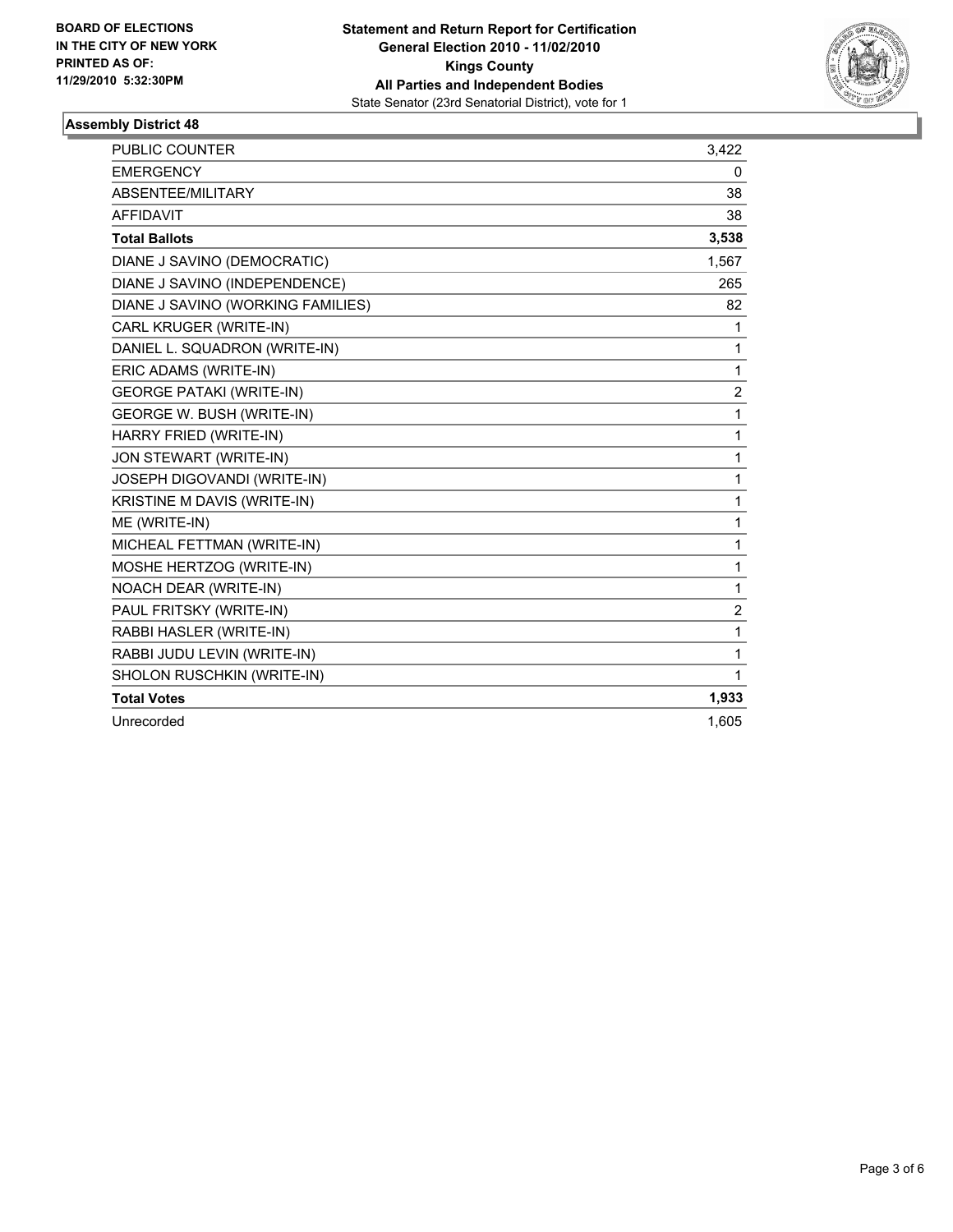

## **Assembly District 49**

| <b>PUBLIC COUNTER</b>             | 2,420          |
|-----------------------------------|----------------|
| <b>EMERGENCY</b>                  | 0              |
| ABSENTEE/MILITARY                 | 56             |
| <b>AFFIDAVIT</b>                  | 35             |
| <b>Total Ballots</b>              | 2,528          |
| DIANE J SAVINO (DEMOCRATIC)       | 1,107          |
| DIANE J SAVINO (INDEPENDENCE)     | 226            |
| DIANE J SAVINO (WORKING FAMILIES) | 56             |
| CARL CALLER (WRITE-IN)            | 1              |
| ERIC ADAMS (WRITE-IN)             | 1              |
| JAIVE GOLD (WRITE-IN)             | $\overline{2}$ |
| LUCRETIA REGINA POTTER (WRITE-IN) | 1              |
| MARK GREEN (WRITE-IN)             | $\overline{2}$ |
| MARTY MARKOWITZ (WRITE-IN)        | 1              |
| SHLOIME SPERBER (WRITE-IN)        | $\overline{2}$ |
| SOLOMON SABEL (WRITE-IN)          | 2              |
| TOM CARVEL (WRITE-IN)             | $\overline{2}$ |
| YITTY SPERBER (WRITE-IN)          | 1              |
| <b>Total Votes</b>                | 1,404          |
| Unrecorded                        | 1,124          |

**Assembly District 51**

| 3,342 |
|-------|
| 0     |
| 78    |
| 57    |
| 3,492 |
| 2,236 |
| 145   |
| 228   |
|       |
| 2,610 |
| 882   |
|       |

#### **Assembly District 60**

| 484 |
|-----|
| 0   |
| 5   |
| 8   |
| 498 |
| 262 |
| 38  |
| 21  |
| 321 |
| 177 |
|     |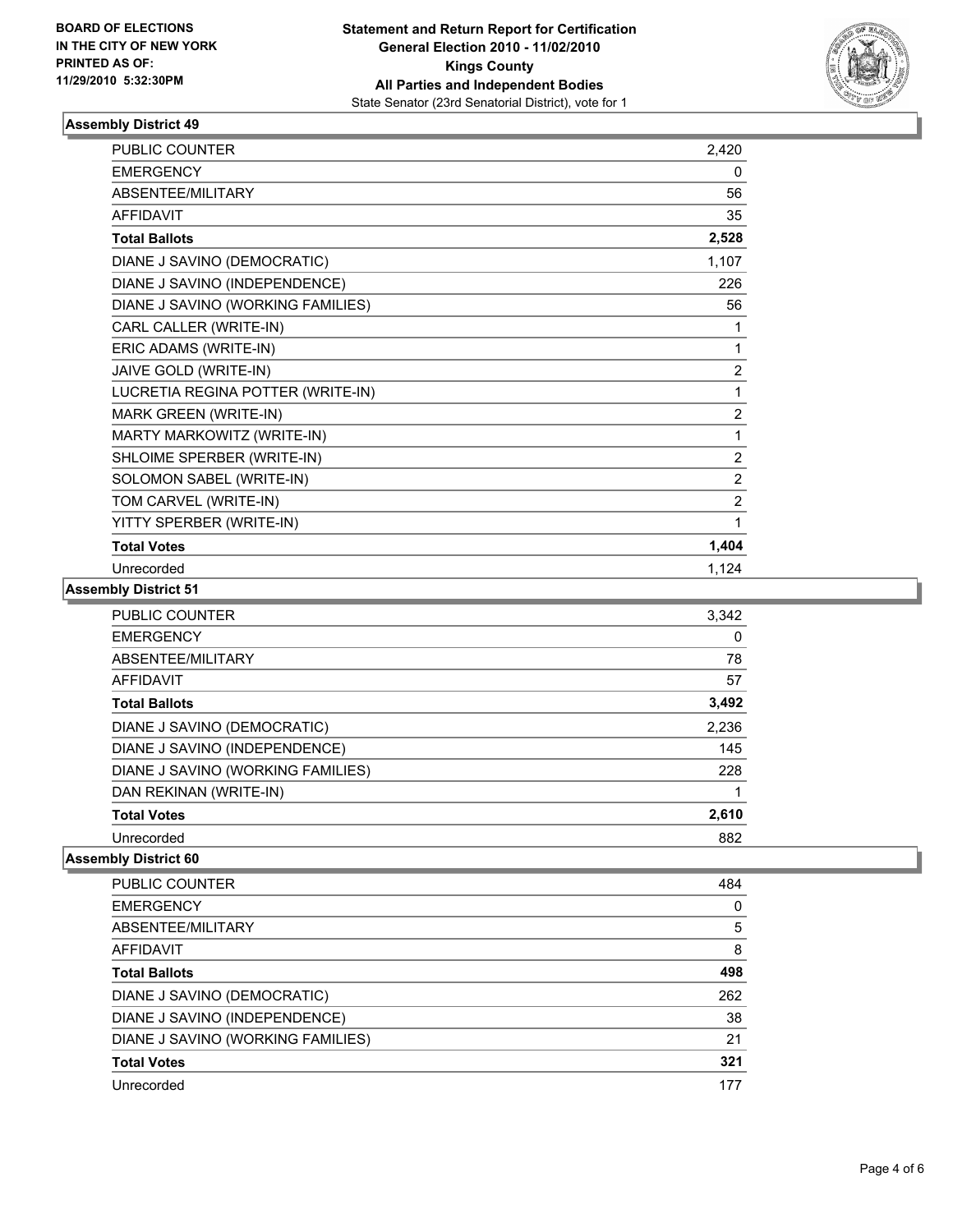

#### **Total for State Senator (23rd Senatorial District) - Kings County**

| <b>PUBLIC COUNTER</b>             | 18,004       |
|-----------------------------------|--------------|
| EMERGENCY                         | 0            |
| ABSENTEE/MILITARY                 | 550          |
| AFFIDAVIT                         | 286          |
| <b>Total Ballots</b>              | 18,932       |
| DIANE J SAVINO (DEMOCRATIC)       | 10,406       |
| DIANE J SAVINO (INDEPENDENCE)     | 1,087        |
| DIANE J SAVINO (WORKING FAMILIES) | 642          |
| CARL CALLER (WRITE-IN)            | 1            |
| CARL KRUGER (WRITE-IN)            | 1            |
| CARMINE J. GUIGA (WRITE-IN)       | 1            |
| DAN MARTINELLI (WRITE-IN)         | 1            |
| DAN REKINAN (WRITE-IN)            | 1            |
| DANIEL L. SQUADRON (WRITE-IN)     | 1            |
| DAVID S ORTIZ (WRITE-IN)          | 1            |
| ERIC ADAMS (WRITE-IN)             | 2            |
| <b>GEORGE PATAKI (WRITE-IN)</b>   | 2            |
| <b>GEORGE W. BUSH (WRITE-IN)</b>  | 1            |
| HARRY FRIED (WRITE-IN)            | 1            |
| JAIVE GOLD (WRITE-IN)             | 2            |
| JOHN STEWART (WRITE-IN)           | 1            |
| JON STEWART (WRITE-IN)            | 1            |
| JOSEPH DIGOVANDI (WRITE-IN)       | 1            |
| KRISTINE M DAVIS (WRITE-IN)       | 1            |
| LUCRETIA REGINA POTTER (WRITE-IN) | 1            |
| MALLARD FILLMORE (WRITE-IN)       | 1            |
| MARK GREEN (WRITE-IN)             | 2            |
| MARTY MARKOWITZ (WRITE-IN)        | 1            |
| ME (WRITE-IN)                     | 1            |
| MICHAEL PATINO (WRITE-IN)         | 1            |
| MICHEAL FETTMAN (WRITE-IN)        | 1            |
| MOSHE HERTZOG (WRITE-IN)          | 1            |
| NOACH DEAR (WRITE-IN)             | $\mathbf{1}$ |
| PAUL FRITSKY (WRITE-IN)           | 2            |
| RABBI HASLER (WRITE-IN)           | 1            |
| RABBI JUDU LEVIN (WRITE-IN)       | 1            |
| RON PAUL (WRITE-IN)               | 2            |
| SHLOIME SPERBER (WRITE-IN)        | 2            |
| SHOLON RUSCHKIN (WRITE-IN)        | 1            |
| SOLOMON SABEL (WRITE-IN)          | 2            |
| TOM CARVEL (WRITE-IN)             | 2            |
| YITTY SPERBER (WRITE-IN)          | 1            |
| <b>Total Votes</b>                | 12,178       |
| Unrecorded                        | 6,754        |